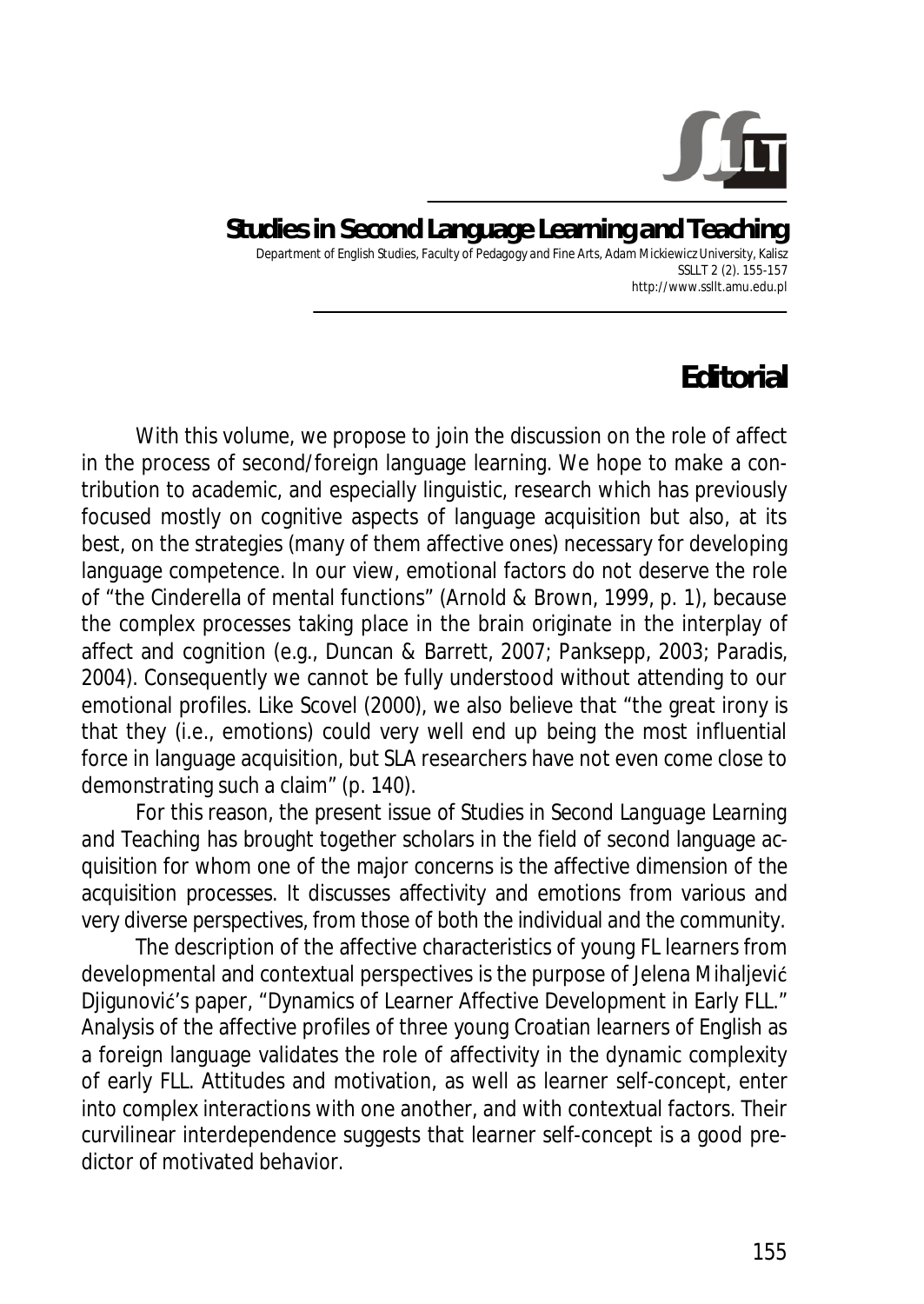In her article "The Material Culture of Multilingualism and Affectivity*,*" Larissa Aronin introduces the concept of material culture and its artifacts (objects), demonstrating its significance in studying language acquisition processes as well as the links between affectivity and material culture. The discussion is set in the multilingual context of Israel, in the Circassian community, which constitutes an important part of the linguistic landscape of this country. Studying material culture offers a fairly new research approach in the discussion of affectivity in language acquisition processes, and Aronin is one of the first scholars to investigate this dimension of multilinguality.

Peter MacIntyre and Tammi Gregersen, in their article on "Emotions that Facilitate Language Learning: The Positive-Broadening Power of the Imagination," define and characterize emotions. They argue that "positive emotion facilitates the building of resources because positive emotion tends to broaden a person's perspective, opening the individual to absorb the language," whereas "negative emotion produces the opposite tendency, a narrowing of focus and a restriction of the range of potential language input." They therefore emphasize the role of imagination in building the L2 self.

The remaining papers focus on selected affective dimensions. The role of integrative motivation in the prediction of L2 achievement is the focus of Robert Gardner's paper, entitled "Integrative Motivation and Global Language (English) Acquisition in Poland." The results of his empirical study demonstrate that for older samples (15-year-olds), integrative motivation is a consistent predictor of grades in English. In younger samples (13-year-olds), it also contributes to the prediction of L2 grades. The research proves that integrative motivation is a multi-dimensional construct incorporating various elements which, playing differently, affect each individual.

In Ewa Piechurska-Kuciel's text on "Gender Dependent Language Anxiety in Polish Communication Apprehensives*,*" the reader will find a report on a very interesting quantitative study on the influence of gender on language anxiety in a group of apprehensives in the context of a Polish secondary grammar school. The paper proves that secondary grammar school communication apprehensives, both male and female, do not differ in their levels of language anxiety, while nonapprehensive males experience significantly lower language anxiety than their female peers. It is a study which aims to fill a gap in second language acquisition research, as the variable of gender has scarcely been dealt with in a scholarly fashion.

Mirosław Pawlak, in his article on "The Dynamic Nature of Motivation in Language Learning: A Classroom Perspective," reports the findings of a classroom-based study which investigated changes in the motivation of 28 upper secondary school students as a function of the tasks performed, the aims and